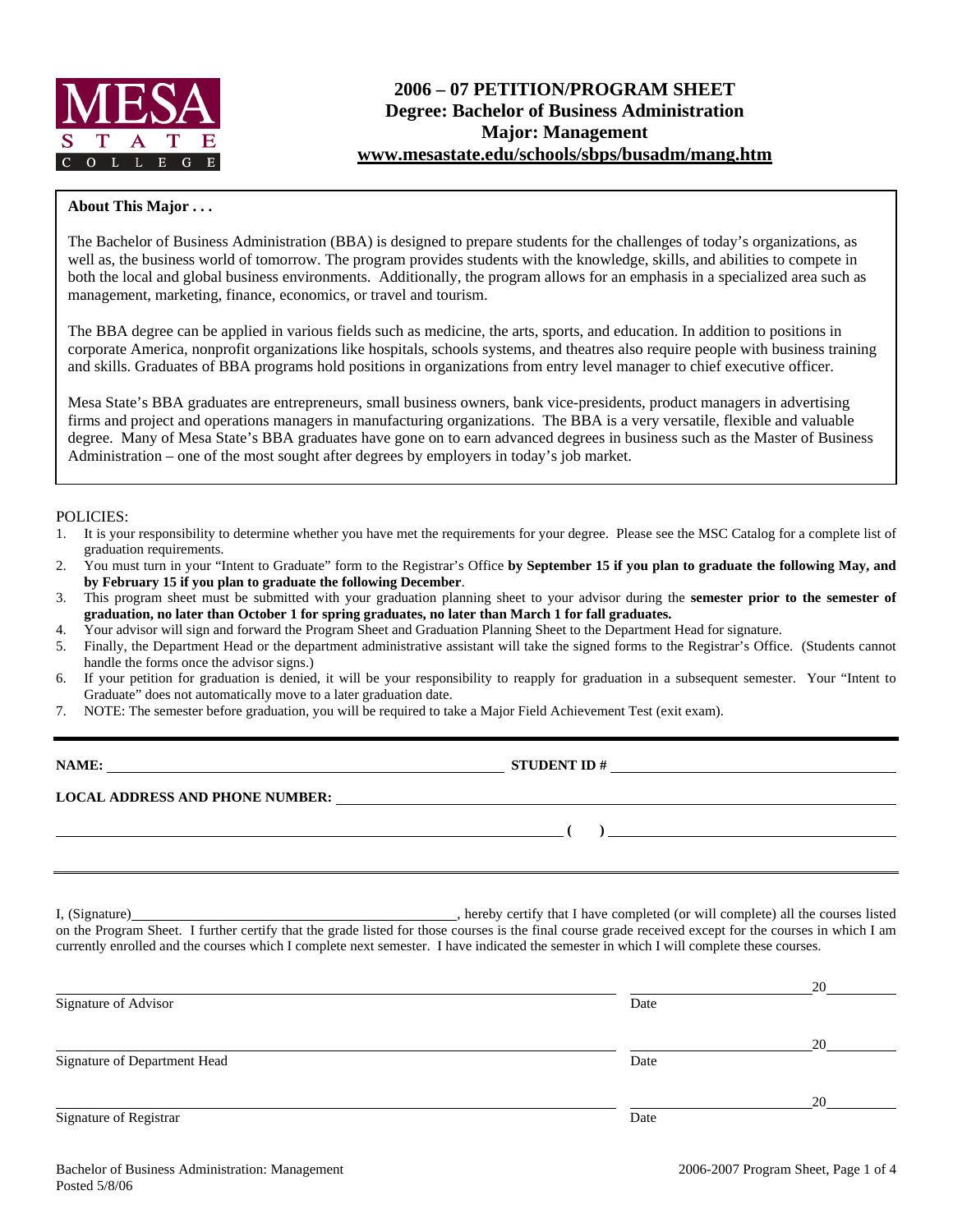- Must earn 120 semester hours and meet the academic residency requirements to earn a baccalaureate degree at Mesa State College.
- Must earn a minimum of 40 semester hours in upper division courses (i.e., 300-level and 400-level courses).
- A cumulative grade point average of 2.0 or higher must be maintained for all courses taken and for all courses in the major.
- When filling out this program sheet a course can only be used once, i.e., no double counting is allowed between categories.
- Excess KINA/HPWE courses beyond the two required and pre-collegiate courses (usually numbered below 100) cannot be used for graduation.
- It is recommended that students work closely with a faculty advisor when selecting courses and scheduling classes prior to registration.

| <b>General Education Requirements</b> (Minimum of 33 semester hours) See the M.S.C. catalog for the list of courses that meet the general education categories. |  |  |
|-----------------------------------------------------------------------------------------------------------------------------------------------------------------|--|--|
|                                                                                                                                                                 |  |  |

| Trns/Subs<br><u>No.</u><br>Credit<br>Grade<br>Term<br>Course<br>Year<br>English: ENGL 111 and 112 (6 semester hours, must receive a<br>"C" or higher, must be completed by the time the student has 60<br>semester hours) | Trns/Subs<br>Course<br>No.<br>Credit<br>Grade<br>Year<br>Term<br>Humanities or Social/Behavioral Science: (3 semester hours) |
|---------------------------------------------------------------------------------------------------------------------------------------------------------------------------------------------------------------------------|------------------------------------------------------------------------------------------------------------------------------|
| *ENGL                                                                                                                                                                                                                     | Fine Arts: (3 semester hours)                                                                                                |
| *ENGL<br>$\sim$                                                                                                                                                                                                           |                                                                                                                              |
| *ENGL 129, Honors English, may be substituted for ENGL 111 and ENGL                                                                                                                                                       |                                                                                                                              |
| 112. Must earn a grade of "C" or better. May need to take additional electives.                                                                                                                                           | Natural Sciences: (minimum 6 semester hours, at least one course                                                             |
| Humanities: (6 semester hours)                                                                                                                                                                                            | must include a lab)                                                                                                          |
|                                                                                                                                                                                                                           |                                                                                                                              |
| Social and Behavioral Sciences: (6 semester hours)                                                                                                                                                                        |                                                                                                                              |
| <b>ECON</b><br>201                                                                                                                                                                                                        | <b>Applied Studies:</b> (3 semester hours)                                                                                   |
| <b>ECON</b><br>202                                                                                                                                                                                                        |                                                                                                                              |
|                                                                                                                                                                                                                           |                                                                                                                              |
| <b>Other Requirements</b> (10 semester hours)                                                                                                                                                                             |                                                                                                                              |
| Kinesiology: (3 Semester Hours)                                                                                                                                                                                           | <b>Bachelor of Business Administration Degree Distinction:</b>                                                               |
| Trns/Subs<br>Course<br><u>No.</u><br>Credit<br>Grade<br>Term<br>Year                                                                                                                                                      | (7 semester hours) Must earn a "C" or better in both courses.                                                                |
| <b>KINE/HPWA</b><br>100<br>$\mathbf{1}$                                                                                                                                                                                   | Course<br><u>No.</u><br>Credit<br>Grade<br>Term<br>Year<br>Trns/Subs                                                         |
| <b>KINA/HPWE</b><br>$\frac{1}{2}$                                                                                                                                                                                         | MATH*<br>113<br>$\overline{4}$<br>$\overline{\phantom{a}}$                                                                   |
| <b>KINA/HPWE</b><br>See the M.S.C. catalog for the list of approved KINA/HPWE/Selected DANC                                                                                                                               | <b>STAT</b><br>$\frac{3}{2}$<br>200                                                                                          |
| courses.                                                                                                                                                                                                                  | *Math 113 or higher level math as approved by advisor                                                                        |
| Major Requirements (59 Semester Hours)                                                                                                                                                                                    |                                                                                                                              |
|                                                                                                                                                                                                                           |                                                                                                                              |
| <b>Business Core (29 semester hours)</b>                                                                                                                                                                                  |                                                                                                                              |
| Trns/Subs<br>Credit<br>Course<br><u>No.</u><br>Grade<br>Term<br>Year                                                                                                                                                      | Trns/Subs<br>Credit<br>Course<br><u>No.</u><br>Grade<br>Term<br>Year                                                         |
| <b>ACCT</b><br>$-201$<br>$\frac{3}{2}$                                                                                                                                                                                    | <b>CISB</b><br>$\overline{3}$<br>101                                                                                         |
| <b>ACCT</b><br>$\overline{\phantom{a}3}$<br>202                                                                                                                                                                           | <b>FINA</b><br>301<br>$\overline{3}$                                                                                         |
| <b>BUGB</b><br>$\frac{2}{2}$<br>105                                                                                                                                                                                       | $3_{-}$<br><b>MANG</b><br>201                                                                                                |
| $\frac{3}{2}$<br><b>BUGB</b><br>211                                                                                                                                                                                       | 3 <sup>1</sup><br><b>MANG</b><br>491                                                                                         |
| 3 <sup>7</sup><br><b>BUGB</b><br>349                                                                                                                                                                                      | 3 <sup>1</sup><br><b>MARK</b><br>231                                                                                         |
| <b>Required Concentration Courses (30 Semester Hours)</b>                                                                                                                                                                 |                                                                                                                              |
| Credit<br>Trns/Subs<br>Course<br><u>No.</u><br>Grade<br>Year<br>Term                                                                                                                                                      | Trns/Subs<br>Course<br>Credit<br>No.<br>Grade<br>Term<br>Year                                                                |
| <b>BUGB</b><br>401<br>$\frac{3}{2}$                                                                                                                                                                                       | <b>MANG</b><br>331                                                                                                           |
| $\frac{3}{2}$<br><b>MANG</b><br>300                                                                                                                                                                                       | <b>MANG</b><br>371                                                                                                           |
| <b>MANG</b><br>$\overline{3}$<br>301                                                                                                                                                                                      | <b>MANG</b><br>471                                                                                                           |
| <b>MANG</b><br>3 <sup>1</sup><br>$-450$                                                                                                                                                                                   | Upper Division Business Electives (9 semester hours)                                                                         |
|                                                                                                                                                                                                                           |                                                                                                                              |
|                                                                                                                                                                                                                           |                                                                                                                              |
|                                                                                                                                                                                                                           |                                                                                                                              |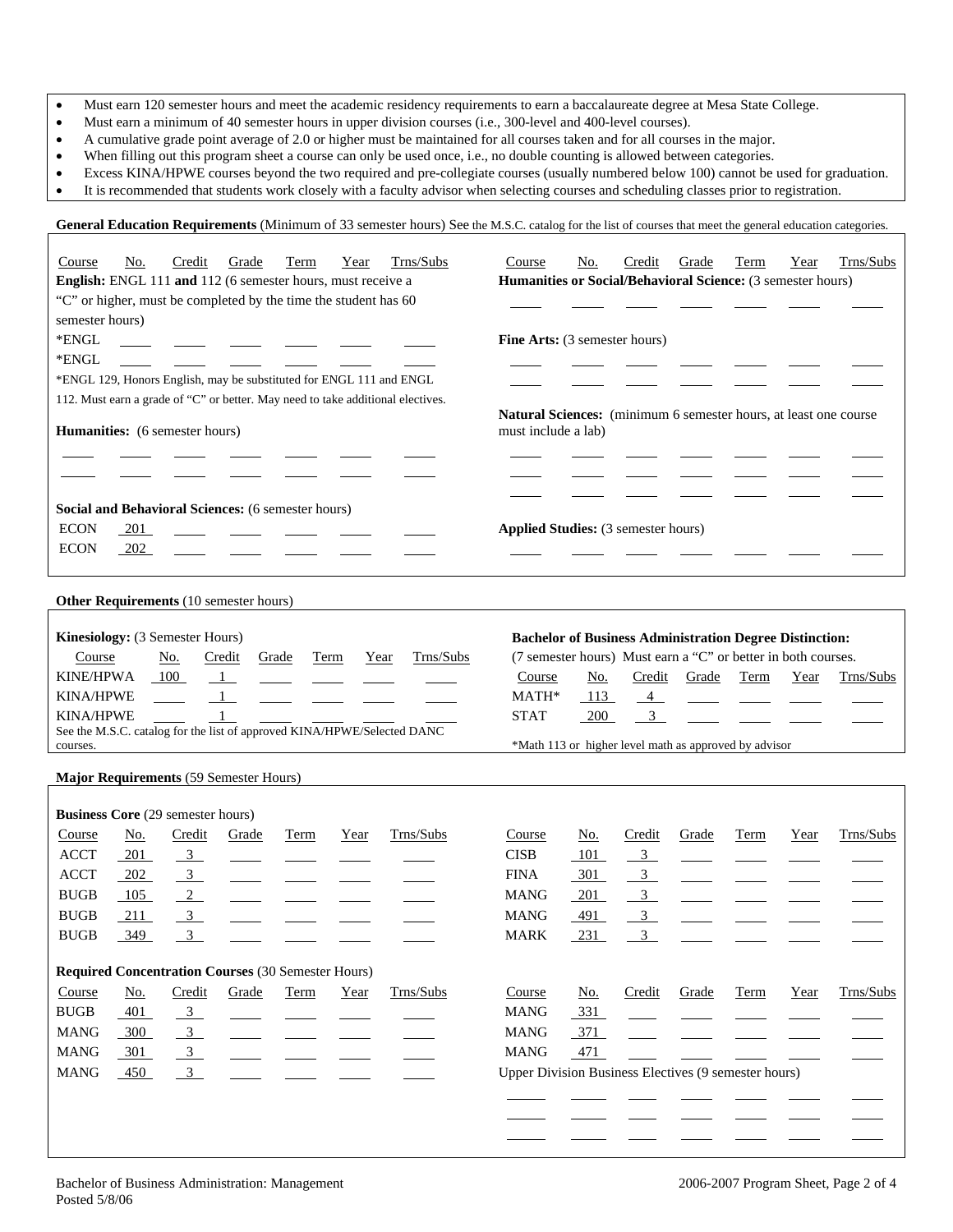| <b>Electives</b> (All college level <b>non-business</b> courses appearing on your final transcript, <b>not listed above</b> that will bring your total semester hours to 120<br>hours. Excludes KINA/HPWE activity courses.) (18 semester hours; 3 hours of upper division may be needed.) |     |        |       |      |      |           |        |     |        |       |      |      |           |
|--------------------------------------------------------------------------------------------------------------------------------------------------------------------------------------------------------------------------------------------------------------------------------------------|-----|--------|-------|------|------|-----------|--------|-----|--------|-------|------|------|-----------|
| Course                                                                                                                                                                                                                                                                                     | No. | Credit | Grade | Term | Year | Trns/Subs | Course | No. | Credit | Grade | Term | Year | Trns/Subs |
|                                                                                                                                                                                                                                                                                            |     |        |       |      |      |           |        |     |        |       |      |      |           |
|                                                                                                                                                                                                                                                                                            |     |        |       |      |      |           |        |     |        |       |      |      |           |
|                                                                                                                                                                                                                                                                                            |     |        |       |      |      |           |        |     |        |       |      |      |           |
|                                                                                                                                                                                                                                                                                            |     |        |       |      |      |           |        |     |        |       |      |      |           |

# **GRADUATION INFORMATION**

See the "Undergraduate Graduation Requirements" in the Mesa State College catalog for additional graduation information.

**GENERAL EDUCATION REQUIREMENTS** (Minimum of 33 Semester Hours) See current Mesa State College catalog for list of courses that fulfill the requirements below. If one (or more) of the selections below is required in your major, you must use it to fulfill the major requirement and **make a different selection to meet the general education requirement. The courses may not be used to fulfill both requirements.**

**English – 6** Semester Hours (Must be **completed** before student has 60 semester hours. Must receive grade of "C" or above.) ENGL 111 **and** ENGL 112 **or** ENGL 129 *(by permission)*

**Humanities – 6** semester hours

**Social and Behavioral Sciences – 6** semester hours (ECON 201 and 202 required)

**Humanities or Social/Behavioral Sciences – 3** semester hours

**Fine Arts – 3** semester hours

**Natural Sciences – 6** semester hours (At least one course must include a lab.)

**Applied Studies – 3** semester hours

### **OTHER REQUIREMENTS** (10 Semester Hours)

**Kinesiology – 3** Semester Hours Each student must take KINE/HPWA 100 together with two KINA/HPWE/Selected DANC courses. See current catalog for listing.

### **Degree Distinction – 7** Semester Hours

MATH 113 College Algebra (Or a higher level math as approved as approved by advisor) – 4 semester hours STAT 200 Probability and Statistics - 3 semester hours

### **Management** (59 Semester Hours)

ACCT 201 Principles of Financial Accounting BUGB 401 International Business ACCT 202 Principles of Managerial Accounting MANG 300 Small Business Management BUGB 105 Freshman Business Seminar MANG 301 Organizational Behavior BUGB 211 Business Communications MANG 331 Quantitative Decision Making BUGB 349 Legal Environment of Business MANG 371 Human Resource Management CISB 101 Business Information Technology MANG 450 Entrepreneurship FINA 301 Managerial Finance MANG 471 Operations Management MANG 491 Business Strategy MARK 231 Principles of Marketing

### **Business Core** (29 Semester Hours) **Management Concentration** (30 semester hours)

MANG 201 Principles of Management Upper Division Business Electives (9 semester hours)